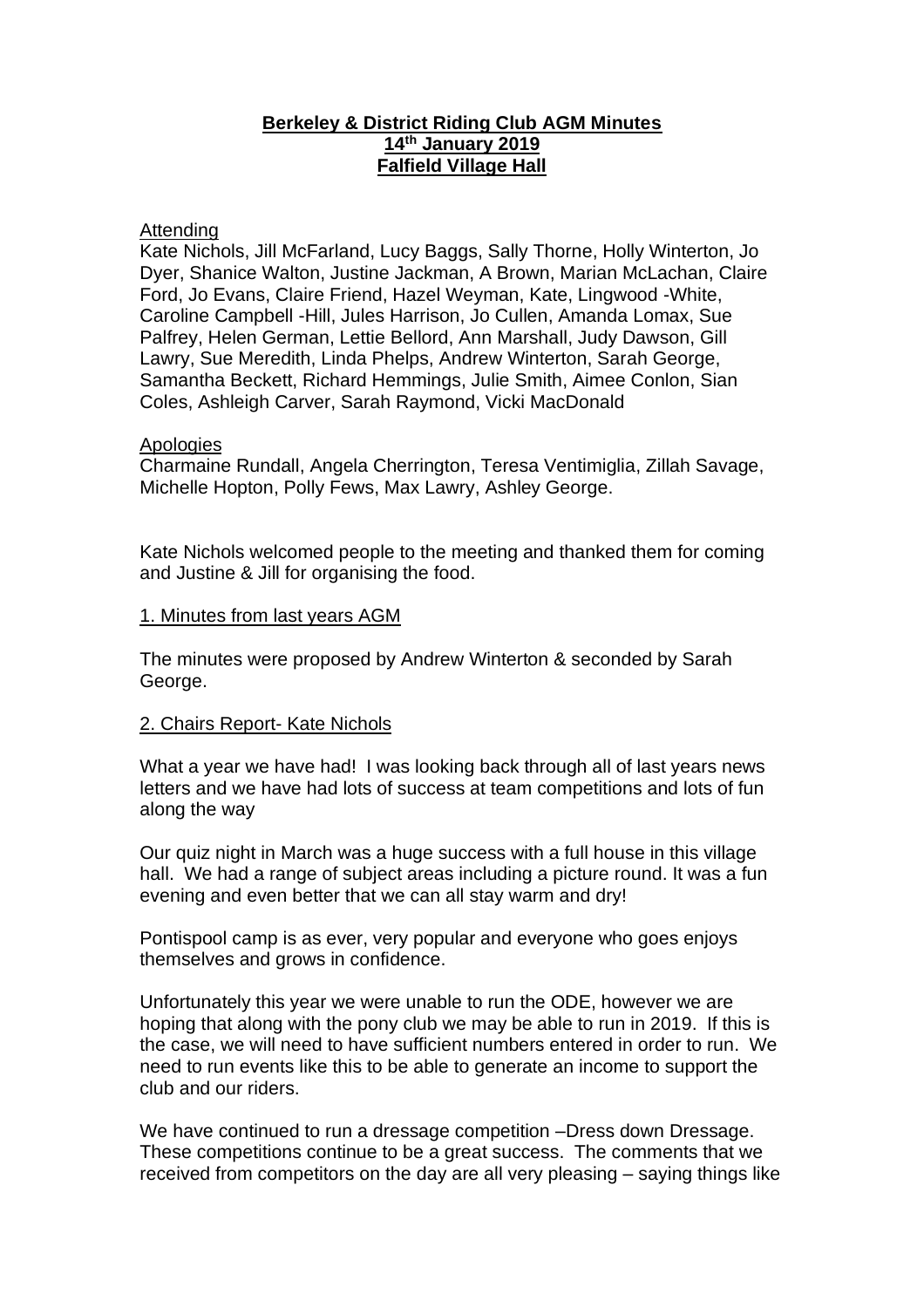"the atmosphere was lovely and relaxed, it was great to not have to plait or get dressed up!! It's a compliment to how successful these competitions are, that other riding clubs have tried to copy our format.

Due to not running our ODE, we decided that we should run Arena Eventing at Leyland court. We had everything in place and what looked like plenty of interest. However as the date approached, we realised that the interest was not materialising in to actual confirmed entries. This made for a very hard decision to cancel. This event would have generated much needed income to support our teams at the various championships.

We had continued success with our non-res camp days, so a huge thank you must go to Jill for all your hard work organising these days. It was so nice to hear such positive comments from our members all gaining in confidence throughout their day. Maybe these riders will now feel they can attend the residential camp in Pontispool?

If anyone has any ideas for events like we ran in 2019, please do let us know! We want to ensure that we run events/socials that our members want and will attend.

During the year, Carrie Dailly decided to step down as Membership secretary. Shanice has taken on this role. So as soon as any of our members have completed their hours, do please let her know. It saves Shanice time chasing you in 12months time to ask if you have completed your hours!!

We must as a committee and club also thank Angela Cherrington for continuing to look after the Area 9 Flu/Vac database – this is a really important job as this ensures that all clubs entering teams have got all their horses flu/tet records up to date.

I am really looking forward to seeing all our members develop and gain in confidence throughout the coming 12 months. Keep up the good work and here is to a fab 2019!!

#### 3. Treasurers Report – Sally Thorne

The club is in a better financial position this year than last. This time last year we were around £30 down whereas this year we are £3,400 up. This is partly due to a difference in timing between what we had paid out this year compared to last year but is more to do with some profits and savings we have made this year as follows: the Dressdown Dressage competitions have proved popular and profitable, the day camps & rallies have made a small profit, we have sent fewer teams to the National Championships, we have not produced a glossy printed newsletter and we are using Bacs more rather than incurring fees from Equo and Paypal.

The full report is at the end of the Minutes.

The report was proposed by Ann Brown and seconded by Lettie Bellord.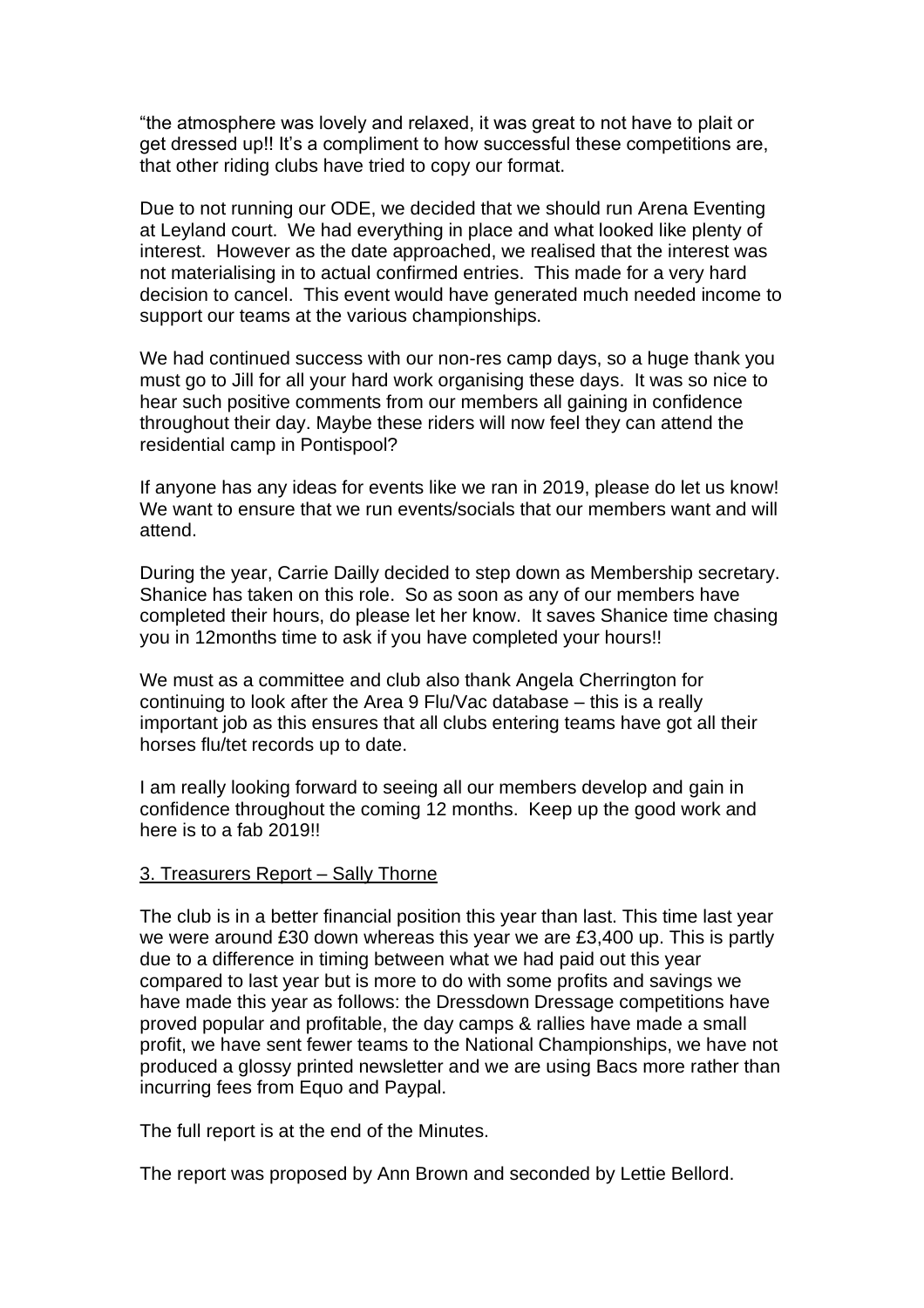## 4. Team Reports

## Sarah George reported on the FOTH, Arena Eventing and Eventer Challenge.

The FOTH Horse Trials were held at West Wilts in July. Sarah Raymond was 4<sup>th</sup> in the 80 and the 90 team won and qualified for the Championships. . The team was Aimee Conlon (ind 10<sup>th</sup>), Shanice Walton (Ind Winner), and Toni Young (Ind  $7<sup>th</sup>$ )

Aimee could not make the Champs at Swalcliffe so Andrew Winterton took her place. The team were a creditable 12<sup>th</sup> with Shanice in  $8<sup>th</sup>$  and Andrew ind 9<sup>th</sup>.

The Eventer Challenge was at Blenheim in September and we entered a 100 team of Andrew Winterton, Claire Moreton & Genevieve Wilkes. The team did really well in what is a very competitive class and came 6<sup>th</sup> overall.

The Arena Eventing was at West Wilts in November. Jill did the 80 but was unplaced. The 90 team of Shanice, Andrew and Ashley George were also unplaced. But the 100 team of Andrew, Claire Moreton  $(2^{nd}$  ind), Jo Dyer  $(4^{th}$ ind) and Toni Young did brilliantly and WON and are hopefully off to the Championships.

#### Laura Nelmes reported on the Combined Training.

The team of Jill, Andrew, Shanice and Laura qualified for the Championships. They were held at Aston le walls. The team weren't placed but Shanice Walton was  $5^{\text{th}}$  and Jill McFarland 12 $^{\text{th}}$ .

The qualifier for this year (2019) was on the  $5<sup>th</sup>$  Jan. The team was Jill McFarland, Sarah Raymond, Andrew Winterton and Laura Nelmes. Andrew and Sue Meredith competed as individuals. There have been problems working out the scores and so we still don't know our placings but we will not have qualified this year.

This is a lovely event and the qualifiers are held in Hartpury where you get to jump in the big indoor arena. It's a great event to have a go at competing for the club as the SJ is 75 or 85 and the tests are all prelim tests.

## Holly Winterton reported on the Show Jumping.

The Winter SJ was at Tumpy Green last January. It was a very cold day but we managed to enter 2 80cms teams- Shanice, Jill & Sarah Raymond and Toni Young, Alison Hawkins and Jo Evans. Unfortunately there were no placings. However the 90 team of Andrew, Aimee Conlon, Noolie Gregory and Shanice Walton managed a creditable 4<sup>th</sup>.

The Summer SJ was at Rabson Manor on grass. The 70 team was Vicki MacDonald, Sally Thorne, Sue Meredith and Susanna Allin, the 80 team was Aimee Conlon, Sadie Giles, Catherine Blackmore and Andrew, Toni Young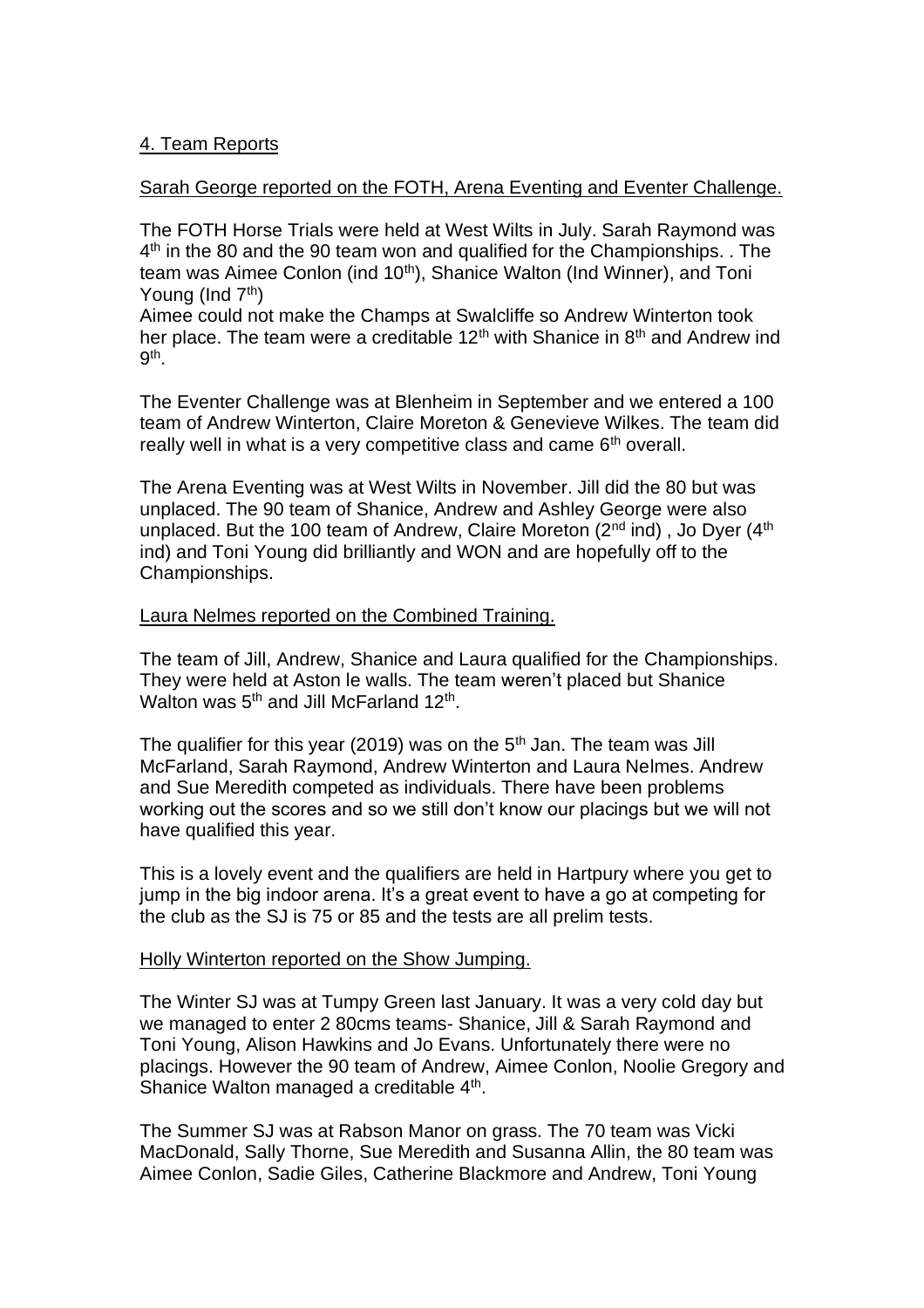was an individual in the 100.The ground was very hard and there were some sat nav errors so no placings this time. But thank you to all those who took part.

#### Justine Jackman reported on the Dressage

Annie Couzens & Sarah Cox competed in the Dressage to Music at Burrows Court in June. There was a question from the floor about how to get into DTM. It is not something the club can easily help with as it is very individual and can be costly. It was recommended to look out for specialists who will devise a floor plan and set music for individuals.

The Winter dressage was at Summerhouse in November. It was a very cold day and early start – so thank you to those who competed. David Merritt kindly stepped into do an extra test at the last minute. Shanice Walton was 2<sup>nd</sup> and has hopefully qualified and Tracy Merritt was  $8<sup>th</sup>$  in the Novice.

The next dressage is on Sunday  $24<sup>th</sup>$  Feb but the schedule is not out yet. Justine thanked Kate Lingwood- White for her considerable help at the dressage competitions.

## 5. Election of Committee

Kate Nichols announced she had decided that after 4 years as Chair that she will be standing down due to work and new horse commitments. She said "I have been involved in the committee for 8 or so years. I have had a great time, made lots of new friends along the way and learnt things about myself as well. I informed the rest of the committee prior to Christmas and Lucy has decided to take on the role of Chairperson. I will support Lucy in the interim and ensure a smooth handover. Please do support Lucy in her new role. "

Kate Lingwood White proposed the motion for Lucy Baggs to become Chair and it was seconded by Aimee Conlon.

All of the committee are happy to continue to stand for 2019.

Amanda Lomax proposed the motion for the rest of the Committee to continue and Jules Harrison seconded it.

## 6. Membership- Shanice Walton

There were 171 members last year, with 57 being new to the club. There are currently 104 who have rejoined which is a higher number than this time last year.

Please would members let Shanice know what hours they have completed for the club. It is very important for members to do their hours and there are several who haven't done any- please would they ensure they are completed asap- they can be done in many ways including helping at rallies, camps and competitions, doing lunches, cakes, etc.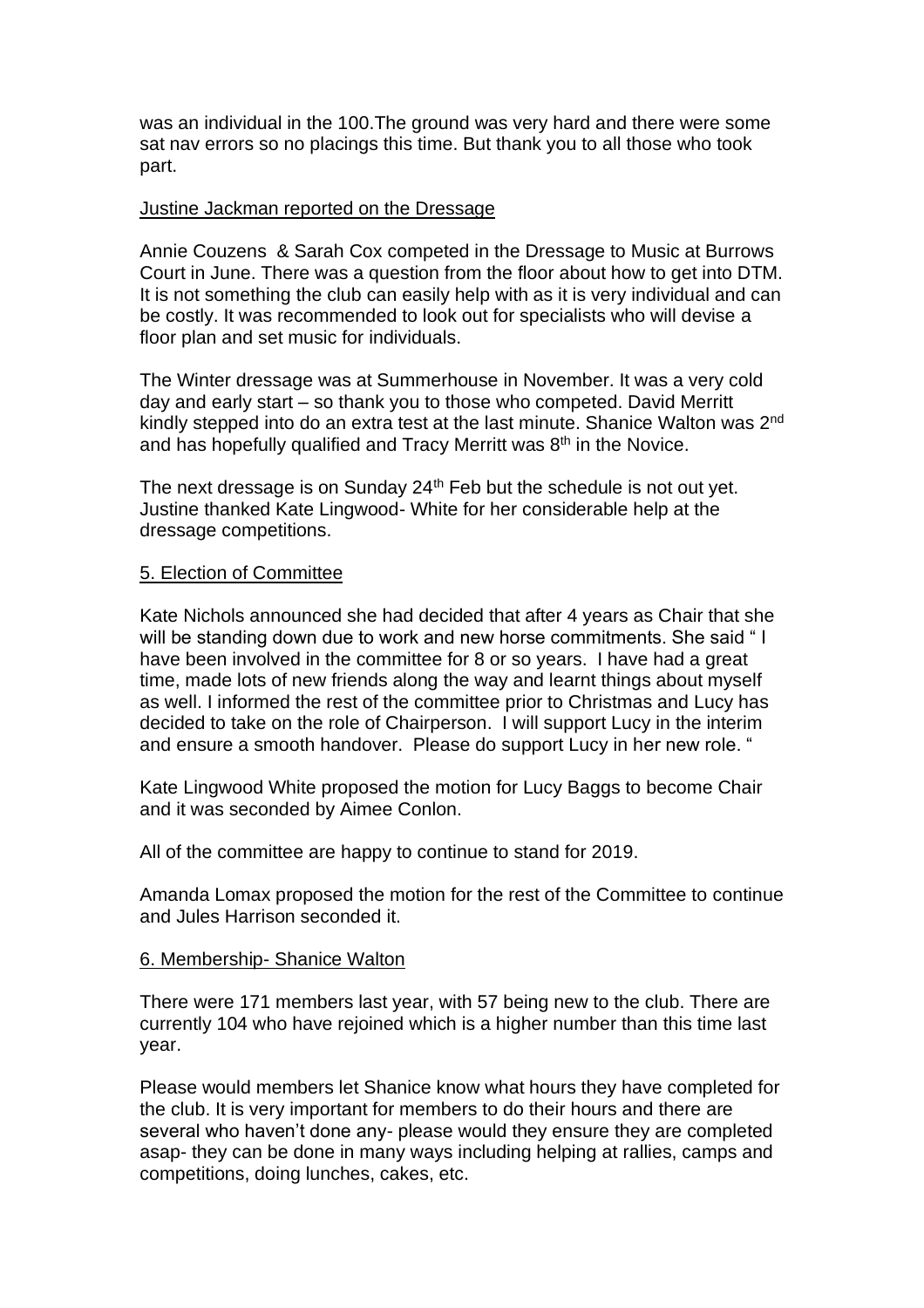## 7. Rallies- Holly Winterton

The rallies have made a small profit this year and uptake has been generally quite good. If people want anything different please let Holly know. Generally she is doing as many as possible at weekends.

The rally organisers Dee, Vicki, Karen, Helen and Jo have been a fantastic help. Karen is stopping this year so we are looking for a new rally organiser. Please let Holly know if you're interested.

As well as our fantastic regular instructors we have used Georgie Spence for some simulated xc rallies and Sara Gallop will be doing some dressage ones at Summerhouse. First one will be in May.

## 8. Newsletter- Justin Jackman

The E bulletin seems to be working well and is saving the club £600 a year in printing costs. The newsletter is only as good as its content so please give Justine as much info as possible to include in it. The next one will be in March after camp

## 9. 2019 Events

## a. Residential Camp- Shanice

Pontispool has been booked again for March but will be slightly later this year-20<sup>th</sup>- 23<sup>rd</sup>. It is a great few days, arriving on the Wed afternoon with the opportunity to use the gallops, then 7 hours of instruction and leaving on Saturday afternoon. There are currently 2 spaces available. Cost is £260. Final payment will be required in Feb.

This year we are running a 2<sup>nd</sup> camp at Stockland Lovell 4<sup>th</sup>-6<sup>th</sup> October. So save the days !

#### b. Dressdown Dressage - Lucy

2 dates have been booked at Burrows court using their lovely new areans. They are 19<sup>th</sup> May and 14<sup>th</sup> July. There was a request from the floor not to have P7. There will be Intro, Prelim and Novice tests. Higher level tests are not popular enough.

#### c. Day camps – Jill

It is hoped to hold 2 day camps , one in July on a weekday and 1 in Sept/Oct at the weekend.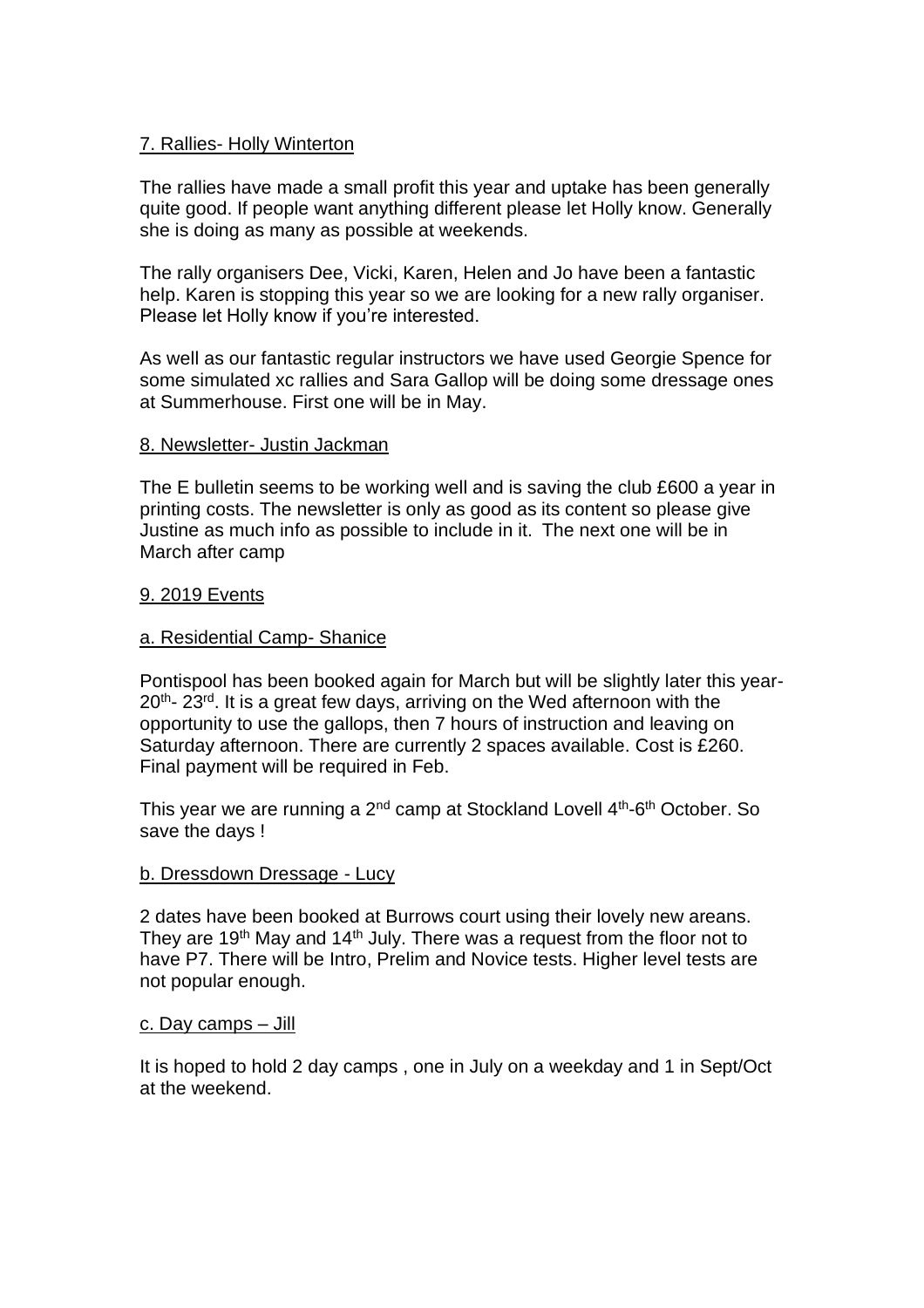# d.ODE

As stated earlier there is the opportunity to have another ODE at West Littleton this year as the Pony Club are running an event so the xc course will be available afterwards. We would like to run one but will need to look carefully at the costs as we need a lot of entries to cover costs and make some money for the club.

## 10. Awards

There were so many people that deserve recognition this year, so choosing the award winners has been very hard. Sure it gets harder each year!!

- 1) Club All-rounder this combination are always out and about, whether SJ, ODE or dressage. Basil has always got a smile on his face and him and Jill make a fab team – Jill McFarland
- 2) **The Southfield Dressage Glass** this person has only recently joined BDRC, and even on their first competition when someone had to pull out at the last minute, they stepped in. It also resulted in a very early start and learning two tests – Congratulations to David Merritt.
- 3) **The Anne Stevenson Memorial Trophy** This person works hard with her horses and will happily step in to teams especially the higher heights to ensure we can send a team. She has been instrumental on many occasion in aiding the team in qualifying for various championships – Well done Claire Morton
- 4) **The Ann Brown Training Bursary** is going to Charmaine Rundle. She attends lots of rallies, has her battles to win just to ride – well done!!
- 5) **Best Veteran** –Kathleen Griffiths and black pony. Who have a combined age of 79-80years- Kathleen had a nasty fall a few years ago and is back riding and competing and also attends the most rallies with BDRC.
- 6) We can not run our club without people helping out and completing their hours. Whilst many people we are having to chase all the time, we also have a few people who always go over and above:
	- a. Andrea Thompson Taylor and Kate Lingwood -White both did11hrs
	- b. Charlotte Brain -8hours
	- c. Emma Hussey, Mandy Lee and Gail Wilson all completed 7hrs
	- d. Zoe Stimpson and Linda Phelps 6hrs
- 7) An award of a free rally goes to all the rally organisers and Team Managers – Laura Nelmes, Dee Hargreaves, Sarah George, Karen Gobey, Susie Glatt, Vicki Macdonald, Helen German, Jo Evans, and must not forget Angela Cherrington.

## 11. AOB

Kate Nichols was thanked by Lucy Baggs and Jill McFarland for her hard work being Chair for the past 3 / 4 years and was presented with a gift and card.